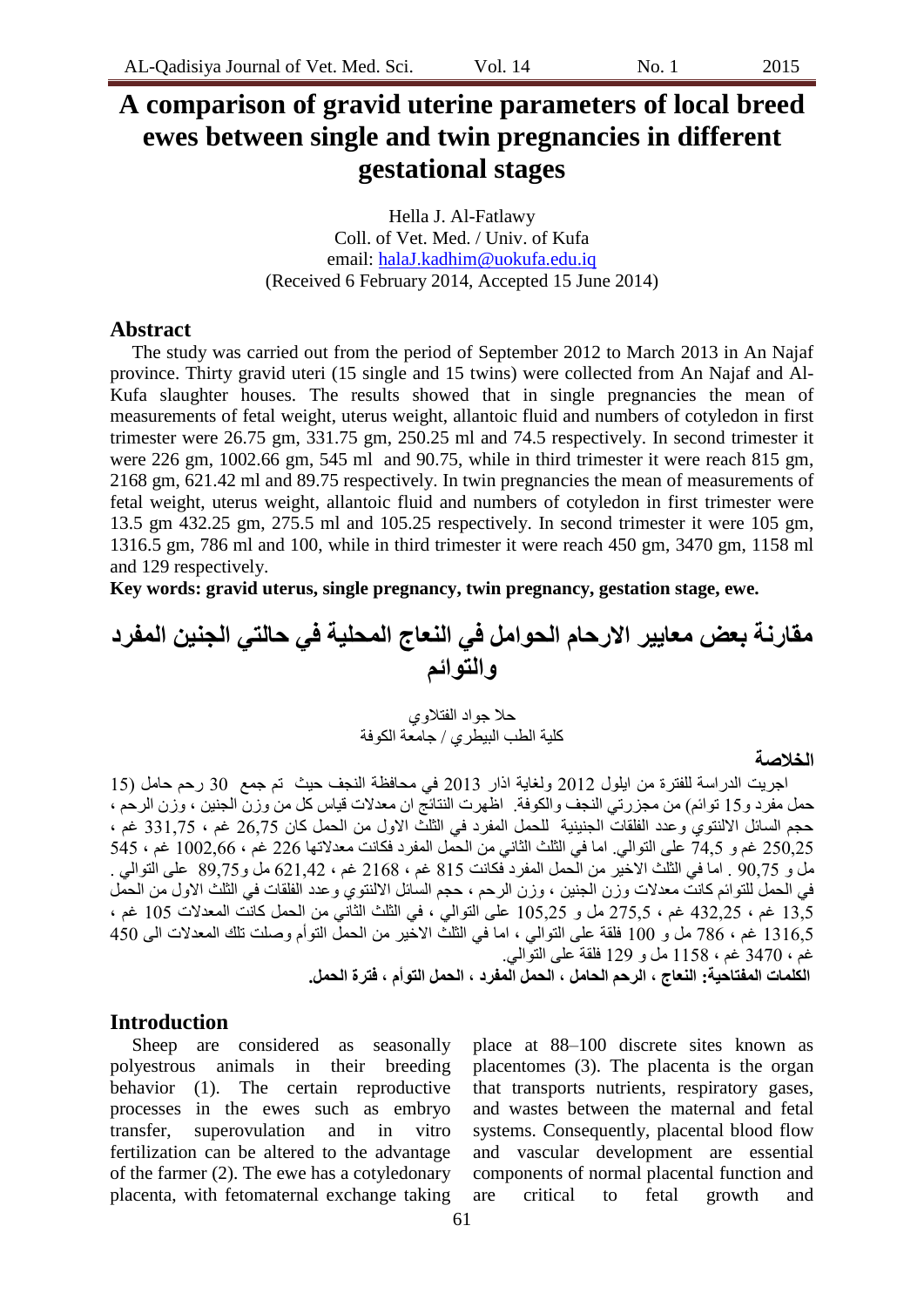development(4). The gravid uterine parameters are not affected by the method of embryo production but are affected by the number of fetuses present; multiple fetuses are known to have a lower birth weight, increased neonatal mortality, reduced growth rate and poor performance in subsequent stages of life (5). The importance of the placental circulation to successful pregnancy is exemplified by the close relationships among fetal weight, placental size, and uterine and umbilical blood flows during normal pregnancies in many mammalian species (6). In other hand the placental size may be indicative of fetal growth, as placental restriction has been shown to decrease fetal size  $(7)$ . The present study was designed to compare between parameters of gravid uteri of local breed ewes in single and twin pregnancies.

## **Materials and methods**

The study was carried out from September 2012 to March 2013 in An Najaf province. Thirty gravid uteri of culled ewes (15 single and 15 twins) were collected from An Najaf and Al-Kufa slaughterhouse immediately after slaughtering. Samples were transported to theriogenology laboratory of veterinary medicine college in Kufa University by using ice box. According to the crown rump (CR) formula, samples were classified into three groups, first, second and third trimester as mentioned by (8). The parameters that dependent in this study including, number and weight of fetus, weight of whole uterus, weight and number of placentomes, volume of fluids and diameter of placentomes. The weight of the samples were taken by using sensitive balance, the volume of allantoic fluid were measured by using graduated cylinders, while the diameters of placentomes were taken by using vernier caliper.

## **Results**

The results were showed that the means of fetuses weight and gravid uteri of single pregnancies in first trimester were 26.75 gm  $\pm$  0.77 and 331.75 gm  $\pm$  0.69 respectively, while in twin pregnancies they were 13.5 gm  $\pm$  0.82 and 432.25 gm  $\pm$  0.06, respectively. The allantoic fluid in single fetus was measured  $250.25 \pm 1.35$  ml while it was measured 275.5 ml  $\pm$  0.22 in twin fetus. In single fetus the number, diameter and weight of cotyledon were 74.5  $\pm$ 0.83, 1.15cm  $\pm$ 0.78 and  $1.35gm \pm 1.01$  respectively. While in twin fetus were measured 105.25±0.95, 3cm  $\pm 0.03$  and 3.375gm  $\pm 0.06$  respectively. The results were presented in table 2 revealed that the mains of weight of fetuses and gravid uteri of single pregnancies in second trimester were  $226gm \pm 0.65$  and  $1002.667gm$  $\pm 0.09$  respectively, while in twin pregnancies they were  $105gm \pm 0.07$  and  $1316.5gm \pm 0.19$ respectively. The allantoic fluid in single fetus was measured 545ml ±0.97ml while it was measured 786ml  $\pm 0.33$  in twin fetus. In single fetus the number, diameter and weight of cotyledon were 90.75±0.96, 3.317cm  $\pm 0.44$  and  $1.025$ gm  $\pm 0.96$  respectively. While in twin fetus were measured  $100\pm0.85$ , 3.375cm ± 0.04 and 4.68gm ± 0.53 respectively. The results were presented in table 3 revealed that the mains of weight of fetuses and gravid uteri of single pregnancies in third trimester were  $815gm \pm 0.65$  and  $2168gm \pm 0.34$  respectively, while in twin pregnancies they were 450gm  $\pm 0.65$  and 3470gm  $\pm 0.41$ . The allantoic fluid in single fetus was measured 621.42ml±0.65 while it was measured  $1158ml \pm 0.61$  in twin fetus. In single fetus the number, diameter and weight of cotyledon were 89.75±0.85, 3.171cm  $\pm 0.60$  and 10.92gm  $\pm 0.52$ respectively. While in twin fetus were measured 129±0.05, 4.76cm ±0.94 and  $11.10$ gm  $\pm 0.31$  respectively.

**Table (1): Reveal the Mean ± SE of weight of fetus, number, diameter and weight of cotyledons in the first trimester of pregnancy in single and twin fetus.**

| corricavily in the mist trinester or pregnancy in single and twin retast |                  |                   |                   |                   |                 |                  |  |  |
|--------------------------------------------------------------------------|------------------|-------------------|-------------------|-------------------|-----------------|------------------|--|--|
| Rarameter                                                                | Weight of        | Weight of         | Volume of         | No. of            | Diameter        | Weight           |  |  |
|                                                                          | fetus(gm)        | whole uterus      | allantois (ml)    | cotyledon         | cotyledon       | cotyledon        |  |  |
| fetuses                                                                  |                  | (gm)              |                   |                   | (cm)            | (gm)             |  |  |
| Single                                                                   | $26.75 \pm 0.77$ | $331.75 \pm 0.69$ | $250.25 \pm 1.35$ | $74.5 + 0.83$     | $1.15 \pm 0.78$ | $1.35 \pm 1.01$  |  |  |
| Twin                                                                     | $13.5 \pm 0.82$  | $432.25 \pm 0.06$ | $275.5 \pm 0.22$  | $105.25 \pm 0.95$ | $3 \pm 0.03$    | $3.375 \pm 0.06$ |  |  |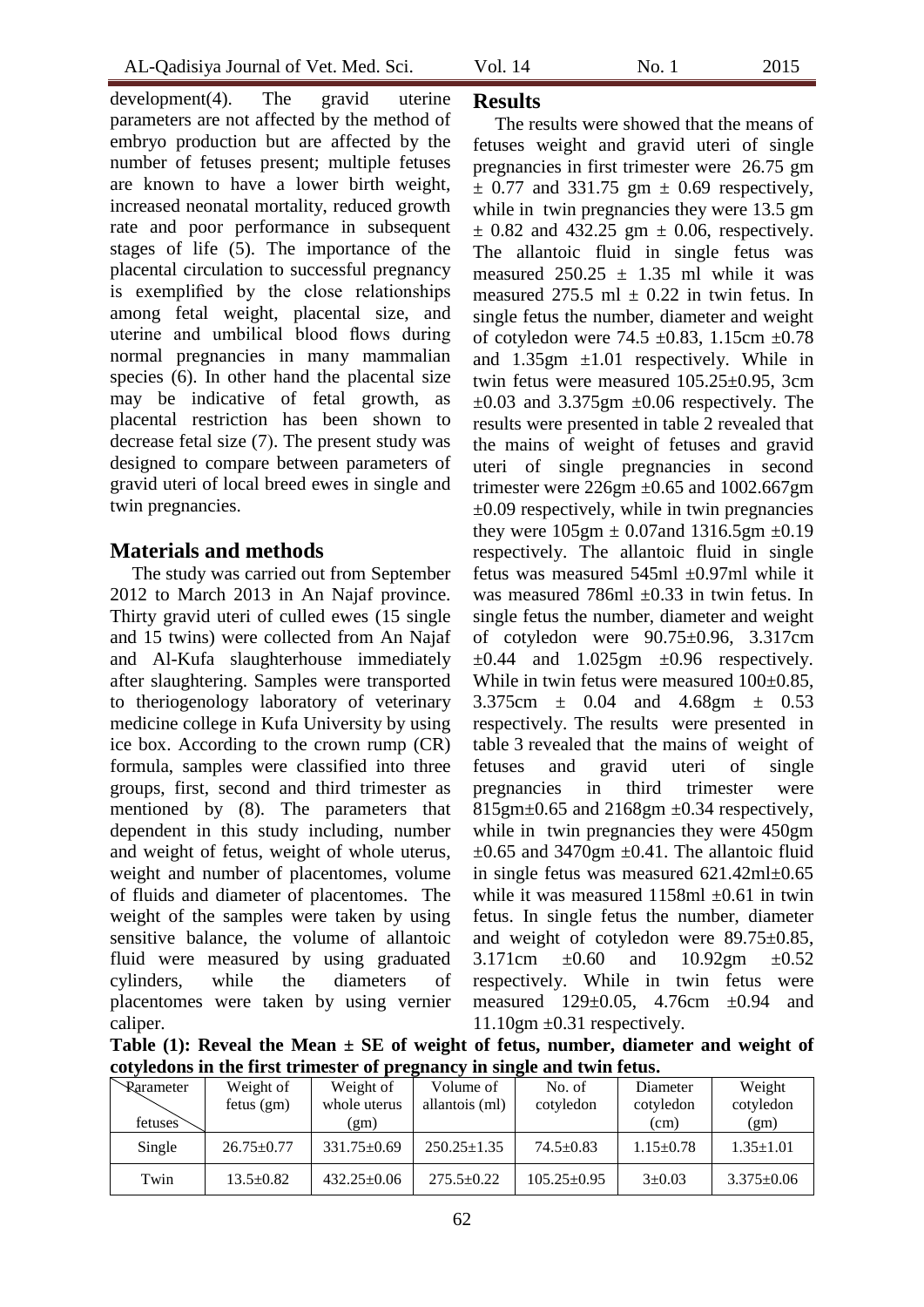| Parameter<br>fetus | Weight of<br>fetus $(gm)$ | Weight of whole<br>uterus $(gm)$ | Volume of<br>allantois (ml) | No. of<br>cotyledon | Diameter<br>cotyledon<br>(cm) | Weight of<br>cotyledon<br>(gm) |
|--------------------|---------------------------|----------------------------------|-----------------------------|---------------------|-------------------------------|--------------------------------|
| Single             | $226 \pm 0.65$            | $1002.667 \pm 0.09$              | $545+0.97$                  | $90.75 \pm 0.96$    | $3.317 \pm 0.44$              | $10.25 \pm 0.96$               |
| Twin               | $105+0.07$                | $1316.5 \pm 0.19$                | $786 \pm 0.33$              | $100+0.85$          | $3.375 \pm 0.04$              | $4.68 \pm 0.53$                |

**Table (2): Reveal the Mean ± SE of weight of fetus, number, diameter and weight of cotyledons in the second trimester of pregnancy in single and twin fetus.**

**Table (3): Reveal the Mean ± SE of weight of fetus, Number, diameter and weight of cotyledons in the third trimester of pregnancy in single and twin fetus**.

| Parameter<br>trimester | Weight of<br>fetus<br>(gm) | Weight whole<br>uterus $(gm)$ | Volume of<br>allantois (ml) | No. of<br>cotyledon | Diameter<br>cotyledon<br>(cm) | Weight of<br>cotyledon<br>(gm) |
|------------------------|----------------------------|-------------------------------|-----------------------------|---------------------|-------------------------------|--------------------------------|
| Single fetus           | $815+0.65$                 | $2168+0.34$                   | $621.42 \pm 0.65$           | $89.75 \pm 0.85$    | $3.171 \pm 0.60$              | $10.92 \pm 0.52$               |
| Twin fetus             | $450+0.65$                 | $3470+0.41$                   | $1158 \pm 0.61$             | $129 \pm 0.05$      | $4.76 \pm 0.94$               | 11.10±0.31                     |

### **Discussion**

Many factors may be influence the weight of single or twin fetuses in ewes, thus, Clarke et al (9) concluded that the additional feed offered to the twin (pellet and barley) treatment groups failed to produce an increase in lamb survival, it did result in an increased live weight of the twins at marking, similar to that of single born progeny run under standard management, our results in this study reveals that the fetus weight in twin pregnant weigh lower than those in single pregnant in all stages of pregnancy  $(1<sup>st</sup>, 2<sup>nd</sup>$  and  $3<sup>rd</sup>$  trimesters), this happened during the development where the two fetuses were divide the nutrient materials and the growth materials between them, and this disagreement with the results that obtained by (10) which whose said that single and twin fetuses averaged 0.15 and 0.30 kg (total weight) at day 70 of gestation; and 6.21 and 10.64 kg at day 140, respectively, and they found that the growth rates of single fetuses averaged 31, 71, 129 and 199 g/d while those of twin fetuses averaged 47, 153, 236 and 202 g/d at days 80, 100, 120 and 140, respectively, while the whole weight of gravid uteri were increase significantly  $(P<0.01)$  in twin than in single fetus in all trimesters of pregnancy, this occur due to the additional weight of the other fetus of twin, these results are in agreement with the data that obtained by (11 and 12). Also the volume of allantoic fluid were increase non significantly (P˂0.01) in

twin pregnant in the  $1<sup>st</sup>$  trimester of pregnancy, and increase significantly in the 2n and  $3<sup>rd</sup>$  trimesters of twins (13), whose measured the weight of the allantoic fluid and found increase in the allantoic weight in twin than in the single fetus in all trimesters of pregnancy, and this results are in agreement with this results. In our study, the following parameters of the placentomes were collected which were, number, diameter and the weight of placentomes, the number of placentomes in single pregnancy were significantly less  $(p<0.01)$  than in twin pregnancy, these results were agreement with the results of (12) which revealed that the number of placentomes/ewe was less for single pregnancies  $(67.0\pm4.2)$  than for twin  $(87.0\pm4.1)$  or triplet  $(85.7\pm3.7)$  pregnancies, this may be due to the twin fetuses need to more blood flow for gases exchanges and nutrient materials and disagreement with the results that obtained by (14) whose said that no differences in the number of placentomes. The placentome diameter may be a good measure to describe the development of the placenta during pregnancy and the relationship between fetal and placental growth (15). Kaulfuss et al. (16) reported that placentome diameter increased more in twin pregnancies than in singletons during the third month of pregnancy. In the present study the difference between placentome diameter size in singleton and twin-pregnant ewes was significant in the  $1<sup>st</sup>$  and  $2<sup>nd</sup>$